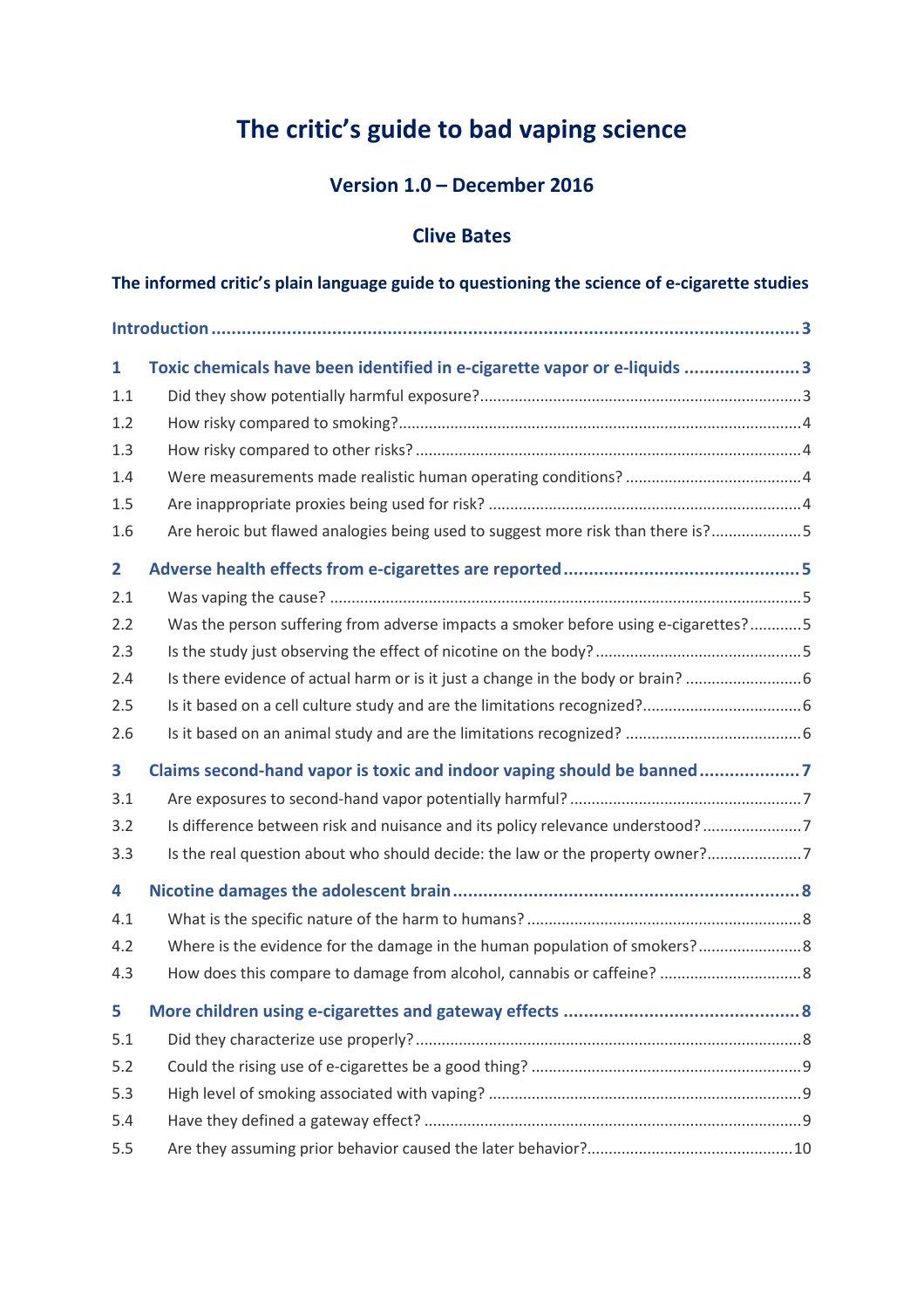| 6    |                                                                                    |  |
|------|------------------------------------------------------------------------------------|--|
| 6.1  |                                                                                    |  |
| 6.2  | Has the importance of product's consumer appeal been recognized?10                 |  |
| 6.3  |                                                                                    |  |
| 6.4  |                                                                                    |  |
| 6.5  |                                                                                    |  |
| 7    |                                                                                    |  |
| 7.1  | Are they assuming that it is just obvious that childish names appeal to kids? 11   |  |
| 7.2  |                                                                                    |  |
| 7.3  | Have preference for particular flavors been misrepresented as a cause of vaping?12 |  |
| 7.4  | Could it be a benefit that some flavors are attractive to adolescents?  12         |  |
| 7.5  |                                                                                    |  |
| 7.6  |                                                                                    |  |
| 8    | Citing uncertainty and appeal to the 'precautionary approach' 12                   |  |
| 8.1  |                                                                                    |  |
| 8.2  |                                                                                    |  |
| 8.3  | Do they realize that 'precautionary approach can do harm to health?13              |  |
| 9    |                                                                                    |  |
| 9.1  | Is the malign influence of tobacco companies assumed or demonstrated?13            |  |
| 9.2  | Is there over-reliance on decades old statements, documents or behaviors?  14      |  |
| 9.3  | Is there a proper understanding of how the nicotine market works? 14               |  |
| 9.4  |                                                                                    |  |
| 10   |                                                                                    |  |
| 10.1 | Do policy recommendations go beyond what their research justifies?14               |  |
| 10.2 |                                                                                    |  |
| 10.3 |                                                                                    |  |
| 10.4 |                                                                                    |  |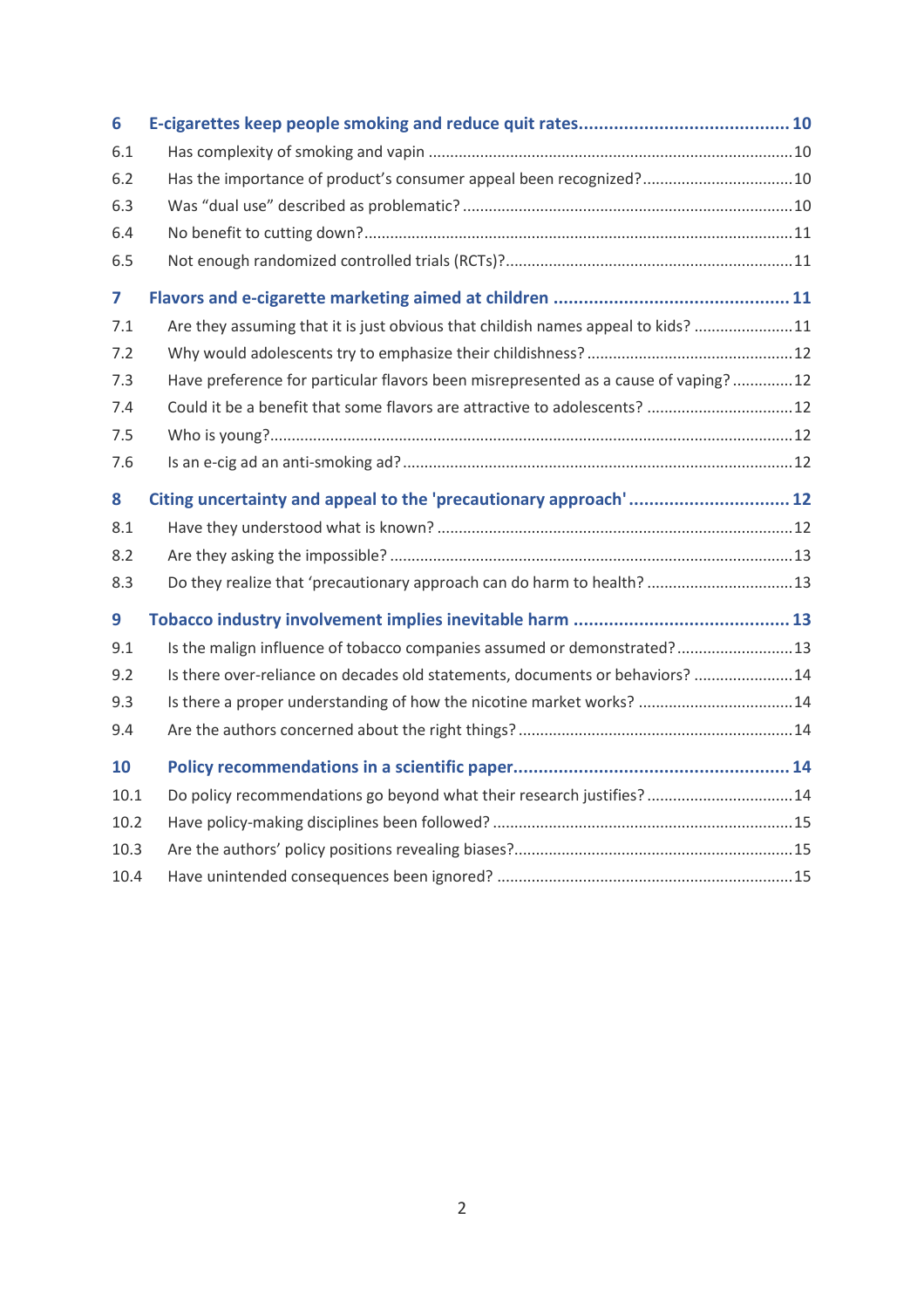## **Introduction**

The volume and severity of untrustworthy fake news about e-cigarettes and vaping has now reached epidemic proportions. This can be down to naïve or cynical 'click-bait' journalism but just as often a result of scientists, journals, press officers or conference organizers overstating or misrepresenting their findings.

This paper takes ten of the common assertions made about e-cigarettes or vaping and suggest a line of skeptical questioning that should be adopted when such findings are presented. This is not to suggest such findings are always invalid, but that a degree of skepticism is necessary before accepting and repeating them.

This guide aims to provide an informed critic's plain language guide to questioning the science of e-cigarette and vaping studies. It is not a guide to the science itself.

## **1 Toxic chemicals have been identified in e-cigarette vapor or e-liquids**

#### **1.1 Did they show potentially harmful exposure?**

Is there a little or a lot of the toxic agent? [It is important to distinguish between](http://toxedfoundation.org/hazard-vs-risk/) *[hazard](http://toxedfoundation.org/hazard-vs-risk/)* [and](http://toxedfoundation.org/hazard-vs-risk/)  *[risk](http://toxedfoundation.org/hazard-vs-risk/)*. Substances can be hazardous, but if the exposure to the body is low, then there may be no risk or negligible risk.

## **RISK = HAZARD x EXPOSURE**

Put another way, *'the dose makes the poison*'. Almost all tap water contains a detectable amount of arsenic, for example, but so little that it poses no danger to anyone. Coffee contains at least 20 carcinogens, but coffee drinking is not linked to cancer. People are exposed to thousands of potentially toxic agents all the time, but suffer no harm because the body has defenses against most exposures up to a point. The amount of toxic chemical and the exposure it creates is what matters, and this needs to be shown to be a level that justifies concern. It is worth bearing in mind that even smoking does not appear to do lasting damage to life expectancy if a smoker quits before age 35 - for a smoker that started at age 15, that could mean 20 years of exposure to cigarette smoke without elevated mortality risk [Doll & Peto et al Mortality in relation to smoking: 50 years' observations on male British doctors, BMJ, 2004] [\[Mortality graphic\]](http://static.www.bmj.com/content/bmj/328/7455/1519/F4.large.jpg).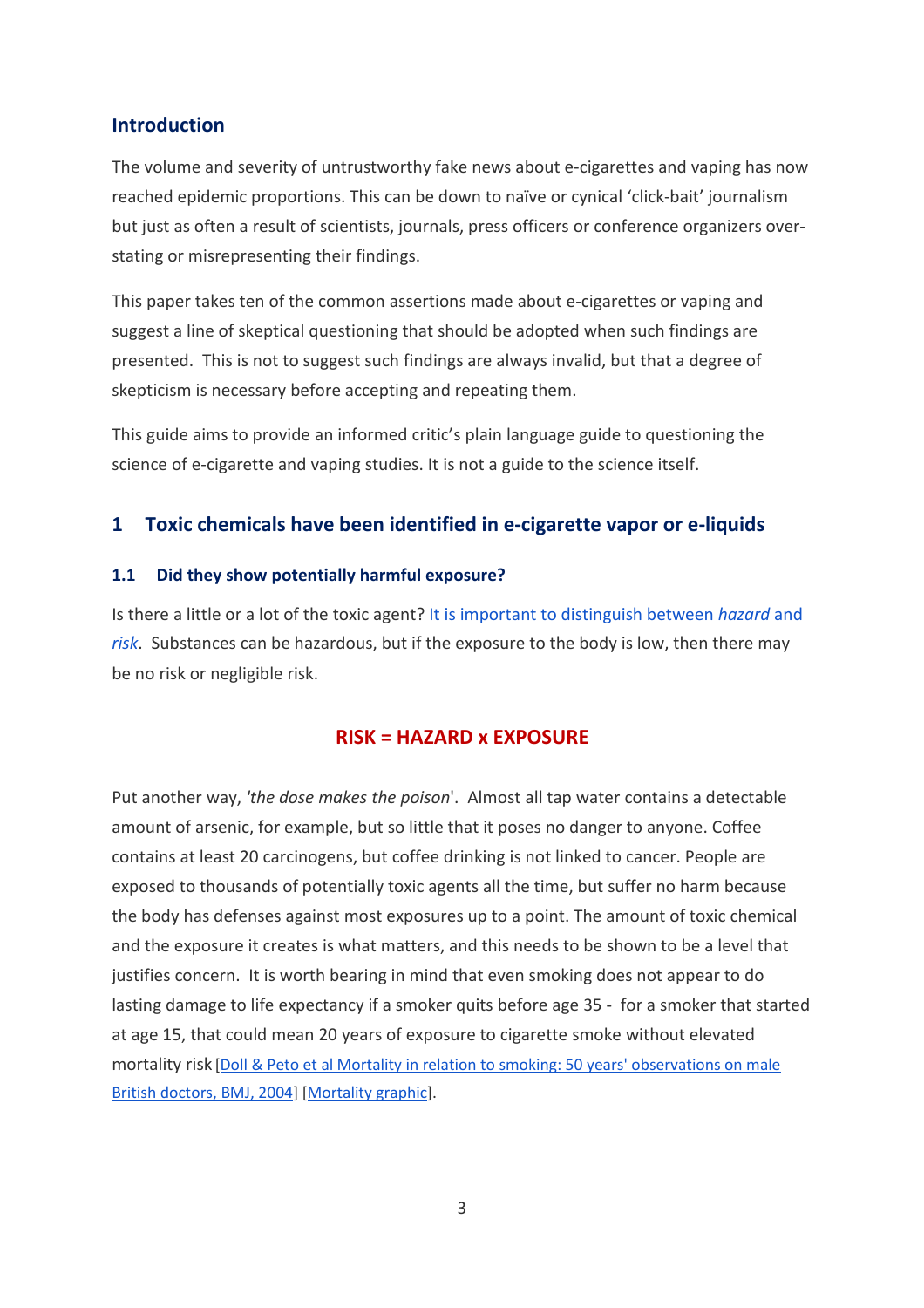#### **1.2 How risky compared to smoking?**

Many studies fail to put any e-cigarette vapor exposures in proper context and don't always include smoking as a comparator in measurements or in reporting. But e-cigarettes are designed to replace smoking and overwhelmingly used by smokers or ex-smokers. If a toxic chemical has been detected in e-cigarette vapor but at a concentration 1,000 times lower than in cigarette smoke, that is an advantage to nearly all users and the ratio of presence in vapor compared to smoke is a more relevant and valuable finding than merely the detection of a potentially harmful substance in vapor.

#### **1.3 How risky compared to other risks?**

Suppose you don't want a comparison with smoking, but want to compare vapor exposure to quitting completely or never smoking. We then should recognize that virtually nothing is entirely safe. The appropriate question is what degree of risk would represent a fair comparison from everyday life? We do not have zero appetite for risk, but tend to worry when risks are large and benefits small. If someone is saying that e-cigarettes are not zerorisk, have they made valid comparisons with occupational exposure limits, for example? What are the levels of residual contaminants allowed in approved licensed pharmaceuticals or food? The discussion of risk should be both *quantified* and *comparative*.

#### **1.4 Were measurements made in realistic human operating conditions?**

Some measurements have been made from vaping equipment used at temperatures that are never experienced by humans, yet these were used to project risks to human health. Many published findings have been based on overheating liquids and then measuring thermal degradation products like formaldehyde - but real vapers never experience these conditions because the taste is so awful. Overheating e-liquid, like burning toast, changes the chemistry. But just as people don't exist on a diet of blackened toast, vapers will almost never be exposed to overheated liquid.

#### **1.5 Are inappropriate proxies being used for risk?**

Calls to poison centers about e-cigarettes do not indicate a material risk of e-cigarette poisoning. Something new can easily create a high growth rate in calls but be trivial in absolute terms: for example, e-cigarette and e-liquid related calls to US poisons centers appeared to be growing rapidly from 2011-14, but these calls were in line with growth in media attention and a rapidly growing market, and even so accounted for about 0.2% of all calls in 2014, with calls related to medicines and household cleaning fluids greater by two orders of magnitude.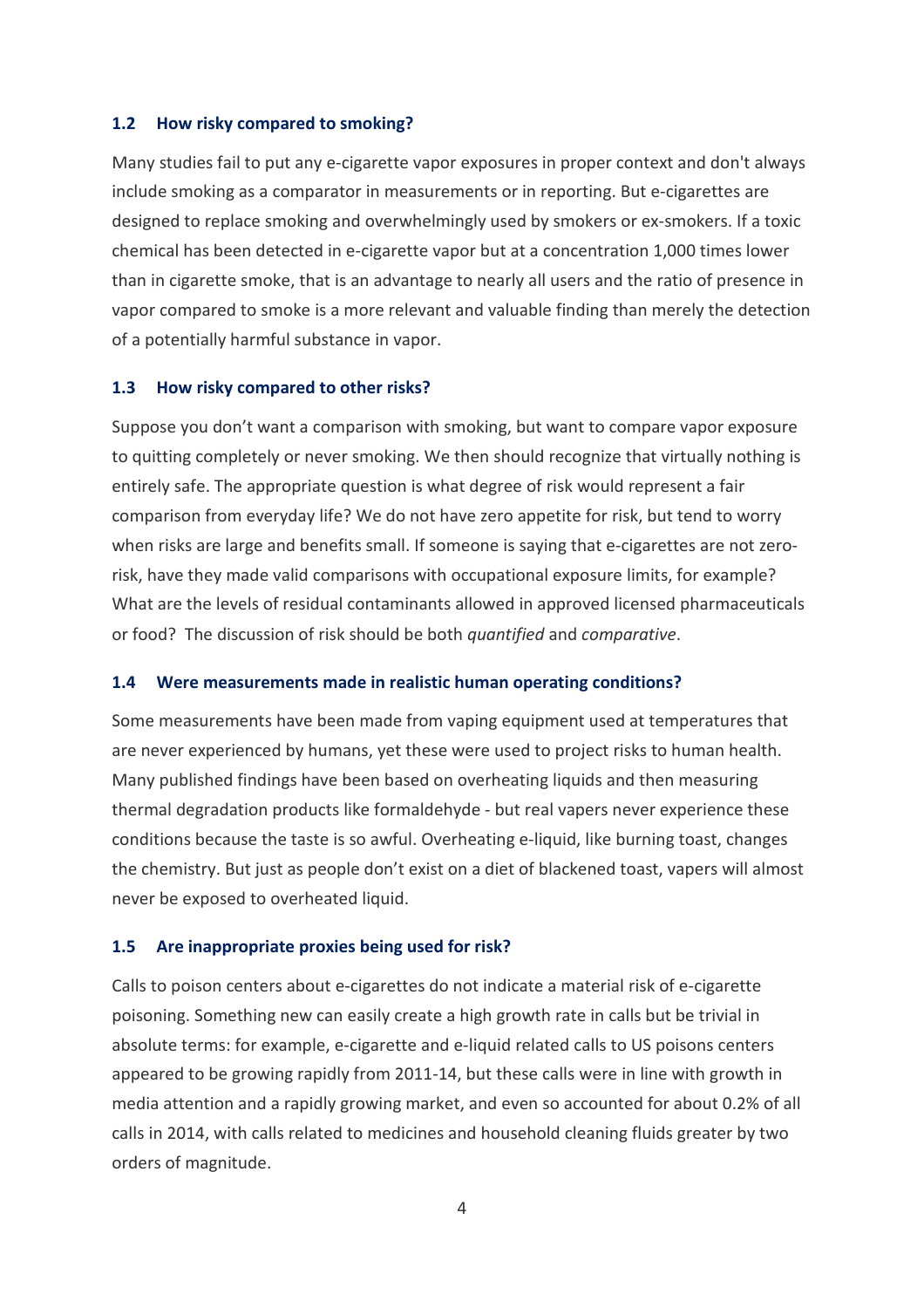#### **1.6 Are heroic but flawed analogies being used to suggest more risk than there is?**

Have erroneous comparisons been used to suggest something is harmful in e-cigarette vapor because it has been found harmful elsewhere? For example, ultrafine particles in tobacco smoke or diesel fumes may be harmful because of their aggressive and complex chemistry. However, e-cigarette 'ultra-fine particles' (droplets of liquid aerosol) have completely different chemistry and physical characteristics, and there is no reason to suppose these particles pose a threat simply because of their size. However, the claim that ultrafine particles in e-cigarette vapor are harmful is often made without much justification.

## **2 Adverse health effects from e-cigarettes are reported**

#### **2.1 Was vaping the cause?**

What grounds are there to believe that the vaping caused or contributed to the illness? A [small number of cases of lipoid pneumonia](http://vaperanks.com/spanish-hospital-reports-worlds-second-ever-case-of-lipoid-pneumonia-associated-with-e-cigarette-use/) have been [falsely attributed](http://www.ecigarette-research.com/web/index.php/2013-04-07-09-50-07/2014/157-glycerol) to e-cigarette vapor for example, when e-cigarette use could not have been the cause. That's not to rule out health risks - nobody claims that e-cigarettes are *healthy -* but some care is needed before claiming a given health effect was caused by an e-cigarette.

#### **2.2 Was the person suffering from adverse impacts a smoker before using e-cigarettes?**

If illness develops in vaping patients, has their history of smoking or other risk factors for disease been adequately discussed as a possible cause? The risk of cancer and heart disease accumulated from smoking does not disappear at the point of switching to vaping or quitting completely - but no-one would say quitting smoking causes cancer. The CDC notoriously used a long-term smoker for anti-vaping advertising and implied blame for her lung ailment was attributable to her recent vaping.

#### **2.3 Is the study just observing the effect of nicotine on the body?**

There has been a succession of studies that observe changes to the circulatory system through various acute indicators (e.g. aortal stiffening, Flow Mediated Dilation). But these turn out to be physiological responses to stimulants like nicotine or caffeine or even exercise or music. Yet researchers have tried to argue because these effects are the same measured as in smokers (this no surprise if they are caused by nicotine) they will have the same cardiovascular impact as smoking. The data shows that nicotine when used independently of smoking, e.g. through long term use of NRT or snus use, is not a cause of a material cardiovascular disease risk. Acute bodily responses should not be assumed to be a reliable marker for chronic cardiovascular disease risk.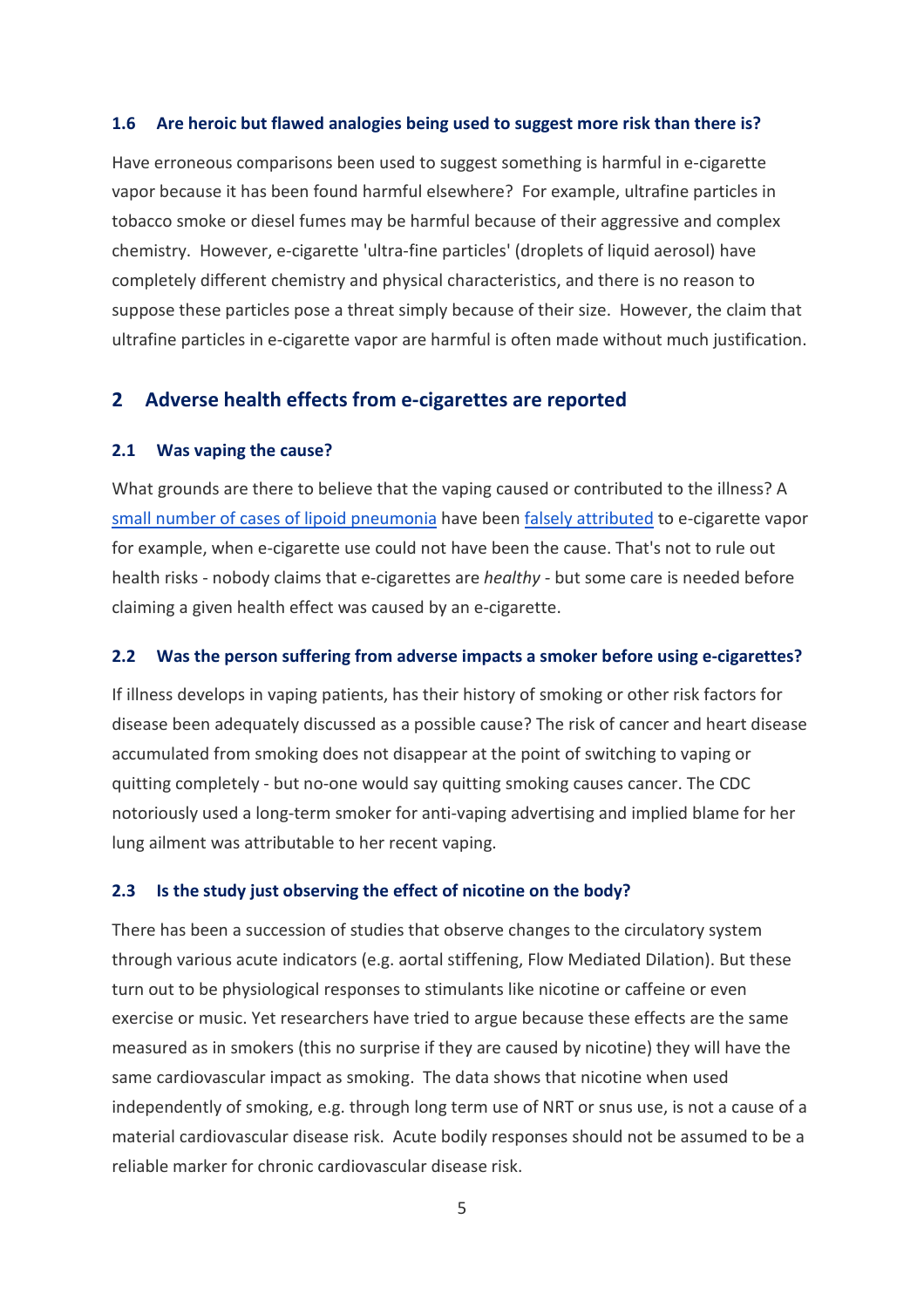#### **2.4 Is there evidence of actual harm or is it just a change in the body or brain?**

Is the study reporting the fact of a physical change in the body or brain, rather than actual harm to health? Great care should be taken with neuroscience findings and claims for harm, brain damage or addiction based on imaging. The brain responds to stimuli, and this can be displayed in compelling MRI scan imagery. The appearance of stimuli *can* indicate harm but its presence doesn't prove it.

#### **2.5 Is it based on a cell culture study and are the limitations recognized?**

Was the study done on human tissue in the lab (*in vitro*)? These are known as cytotoxicity tests - they are useful for comparing toxicity of different substances under controlled conditions and can form part of a risk assessment. But the fact that cells are killed in these studies does not mean that a risk to human health is established, or that cells would be killed in the human body. It certainly does not prove that something causes cancer. Living cells in the body have an array of defenses that cell cultures do not have. Many in vitro studies detect cell damage from exposures (e.g. to nicotine), but no serious disease risk has been detected in human studies or epidemiology. A further problem with cell studies is creating a realistic proxy for human exposure. If the study has used exposures that are equivalent to 100 times higher than humans would experience for experimental reasons we cannot draw conclusions about human health. It is worth asking if the of limitations cellculture studies acknowledged or ignored in presenting the findings? Further reading[: Cell](http://www.ecigarette-research.org/research/index.php/whats-new/whatsnew-2015/213-cell)  [studies on e-cigarettes: don't waste your time reading \(at least most of\) them.](http://www.ecigarette-research.org/research/index.php/whats-new/whatsnew-2015/213-cell)

#### **2.6 Is it based on an animal study and are the limitations recognized?**

Great care should be taken in projecting results from animal studies to humans, especially if they are very dissimilar animals (e.g. rodents rather than primates). There are often huge differences between toxicological susceptibility between different animals - for example, the lethal dose of nicotine per kg of bodyweight that would kill 50 percent of an animal population (LD50) for nicotine varies dramatically between animal species. As with cell studies, the comparison between different things being tested is probably of greater value than speculative projection of a finding from animal to human. Beware of misinterpretations of certain types of animal study - some animals are bred for research purposes to have susceptibility to cancer. When interpreting animal studies, the following is essential reading: [Why journalists should stop publishing studies conducted with mice](http://www.arnoldfoundation.org/stop-publishing-mouse-studies/) (Laura and John Arnold Foundation).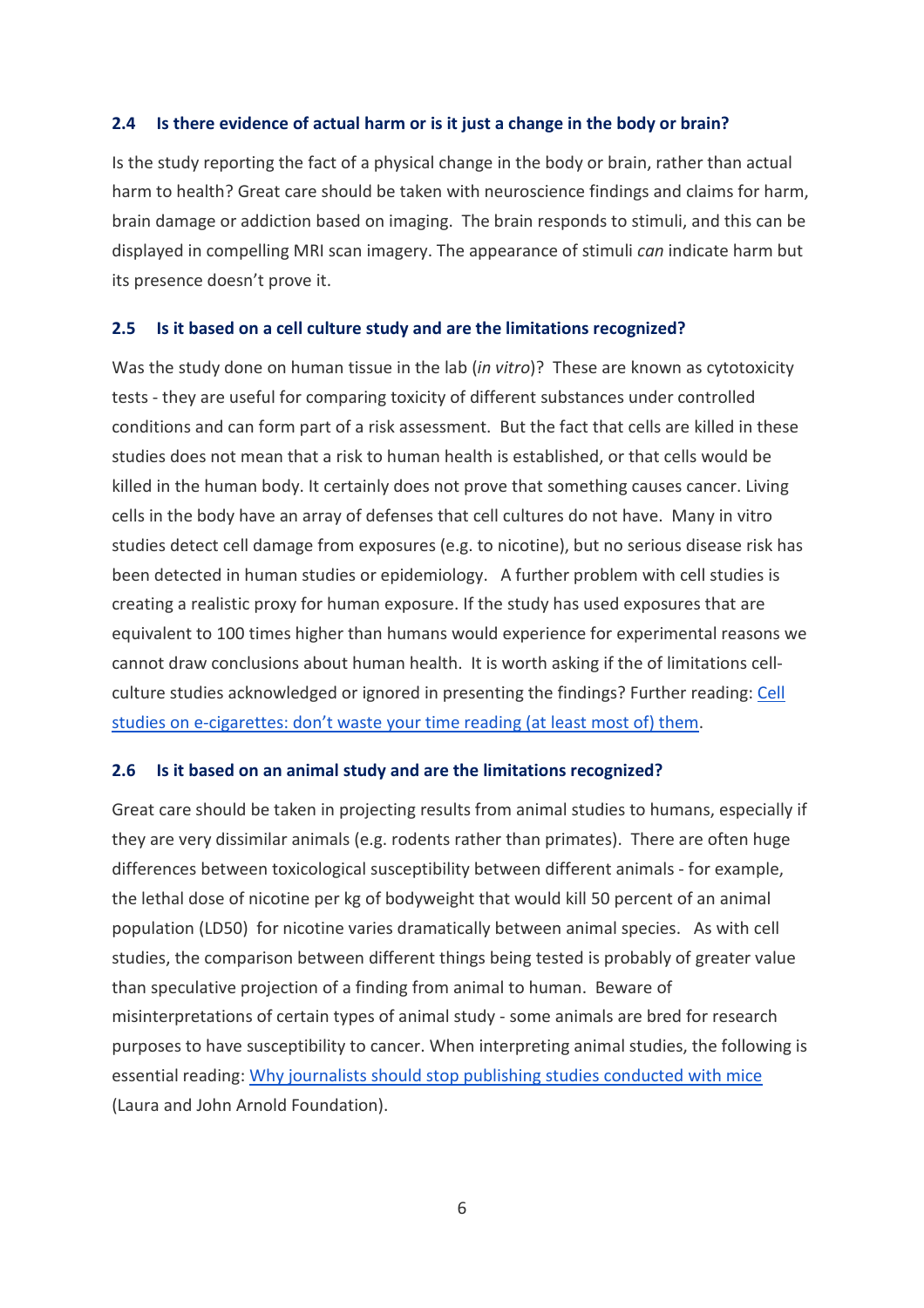## **3 Claims second-hand vapor is toxic and indoor vaping should be banned**

## **3.1 Are exposures to second-hand vapor potentially harmful?**

It is difficult to show that second-hand *tobacco smoke* is a source of material risk to bystanders in public places. The excess risk is small, the exposure hard to characterize and the science remains contested. Yet the exposures from the equivalent vaping will be *orders of magnitude lower*. Given that *active* use of vaping products creates very low exposures to users and given that there are no 'sidestream' emissions (these arise from the tip of the lit cigarette) where would the risk be coming from? We have seen more interest in secondhand or even third-hand nicotine exposures – these are so small as not to be pharmacologically relevant

## **3.2 Is difference between risk and nuisance and its policy relevance understood?**

The primary justification for the intervention of the law is to protect workers or other bystanders from a material risk to health. Where the issues is of etiquette or nuisance, there is less justification for a legalistic approach, certainly in places where people can avoid going. For issues of nuisance and etiquette, it is more appropriate to let owners and operators to make decisions based on trade-offs

#### **3.3 Is the real question about who should decide: the law or the property owner?**

Have the authors jumped from their own preferences to an assumption that these should be codified into law? The alternative to a legal prohibition is not that people can vape everywhere, but that the owner of a property decides its vaping policy. On what basis would those calling for a ban justify banning vaping in the following circumstances?

- A bar wants to have a vape night every Thursday
- A bar wants to dedicate one room where vaping is permitted
- In a town with three bars, one decides it will cater for vapers, two decide not to allow vaping
- A bar manager decides on balance that his vaping customers prefer it and his other clientele are not that bothered – he'd do better allowing it
- A hotel wants to allow vaping in its rooms and in its bar, but not in its restaurant, spa, and lobby
- A care home wants to allow an indoor vaping area to encourage its smoking elderly residents to switch during the coming winter instead of going out in the cold
- A vape shop is trying to help people switch from smoking and wants to demo products
- A shelter for homeless people allows it to make its clients welcome

For all these decisions, he owner is best placed to judge and a powerful rationale is required to override these. If someone is calling for vaping to be prohibited by law, does their science provide this rationale?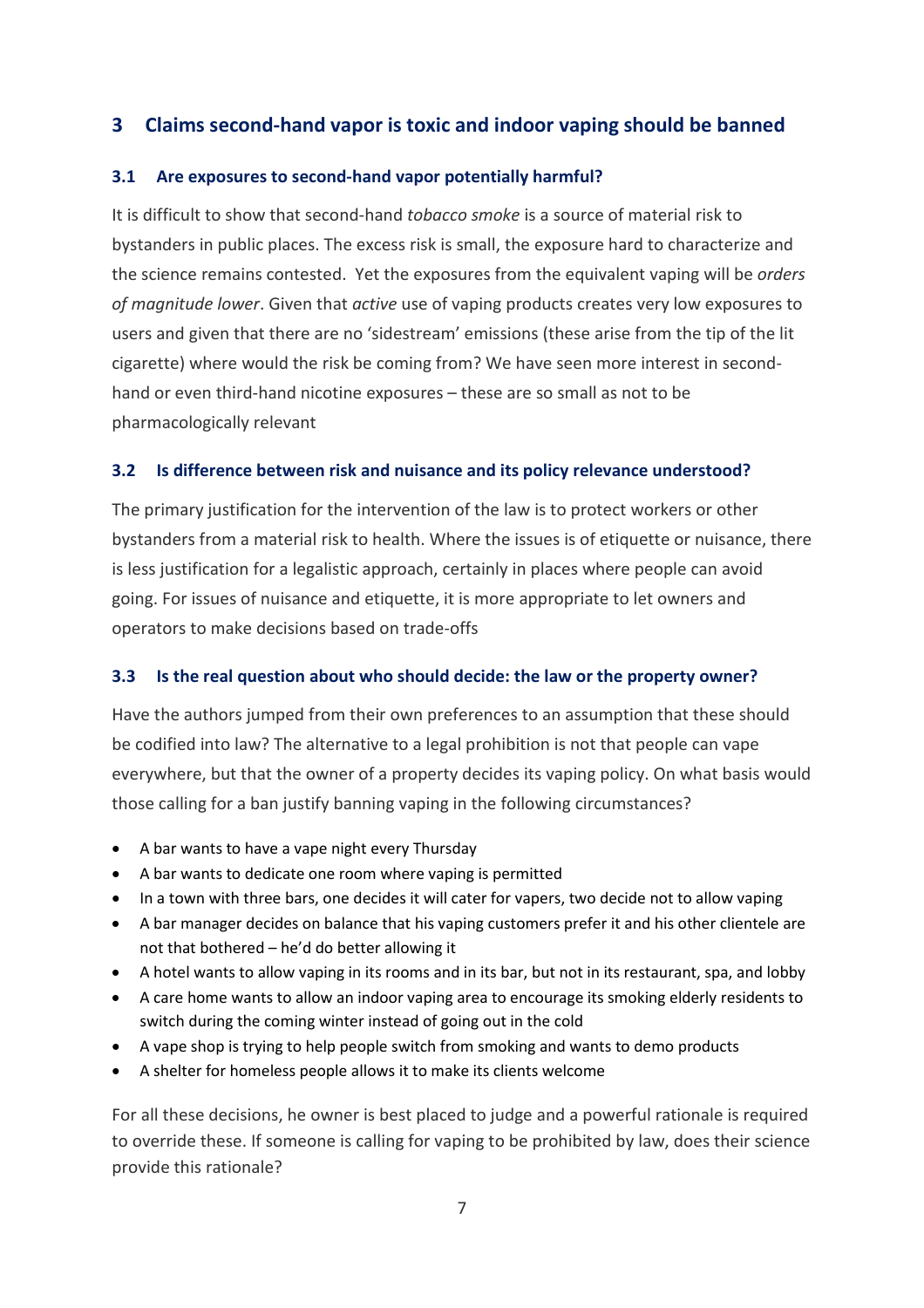## **4 Nicotine damages the adolescent brain**

#### **4.1 What is the specific nature of the harm to humans?**

Though there are claims that nicotine causes harm to the adolescent brain, what is the nature of this harm and how is it manifest as an impairment in life? Does it make the user less intelligent, a slower leaner, less adaptable, not so creative, emotionally stunted? What is the concrete form of the harm? Is this referring to changes that we otherwise refer to as 'addiction', and therefore nothing new?

#### **4.2 Where is the evidence for the damage in the human population of smokers?**

Given that people have been smoking for many decades at high smoking prevalence and often from an early age, where is the evidence of nicotine-based harm in the smoker or snus-user population? Is the existing smoker population suffering from some sort of damage to the brain?

#### **4.3 How does this compare to damage from alcohol, cannabis or caffeine?**

Some comparison is required to put this risk in context. What sort of harm is allegedly done, to how many users and with what short-term or lasting effect? Can this be illustrated with respect to damage to the brain that happened from other substance use?

## **5 More children using e-cigarettes and gateway effects**

#### **5.1 Did they characterize use properly?**

When a high level of e-cigarette use is reported ("16% of teens are using e-cigarettes"), there are several questions to ask:

- Ignore 'ever use' this is just a marker of experimentation in young people and does not give any meaningful information on risk
- If current use is quoted, how frequent is the use? In US 2014, 11.9% high school students used e-cigarettes in the last 30 days. But 45.4% of these had only used ecigarettes on 1-2 days and only 9.7% (of the 11.9% = 1.1% of high school students) had used the products daily.
- Did smoking fall as vaping climbed? If the latter is substituting for the former, then it may be positive. In the US, teenage smoking rates fell rapidly as vaping increased.
- How much of the use was nicotine-based? The US data suggest that only 22% used nicotine last time they used an e-cigarette.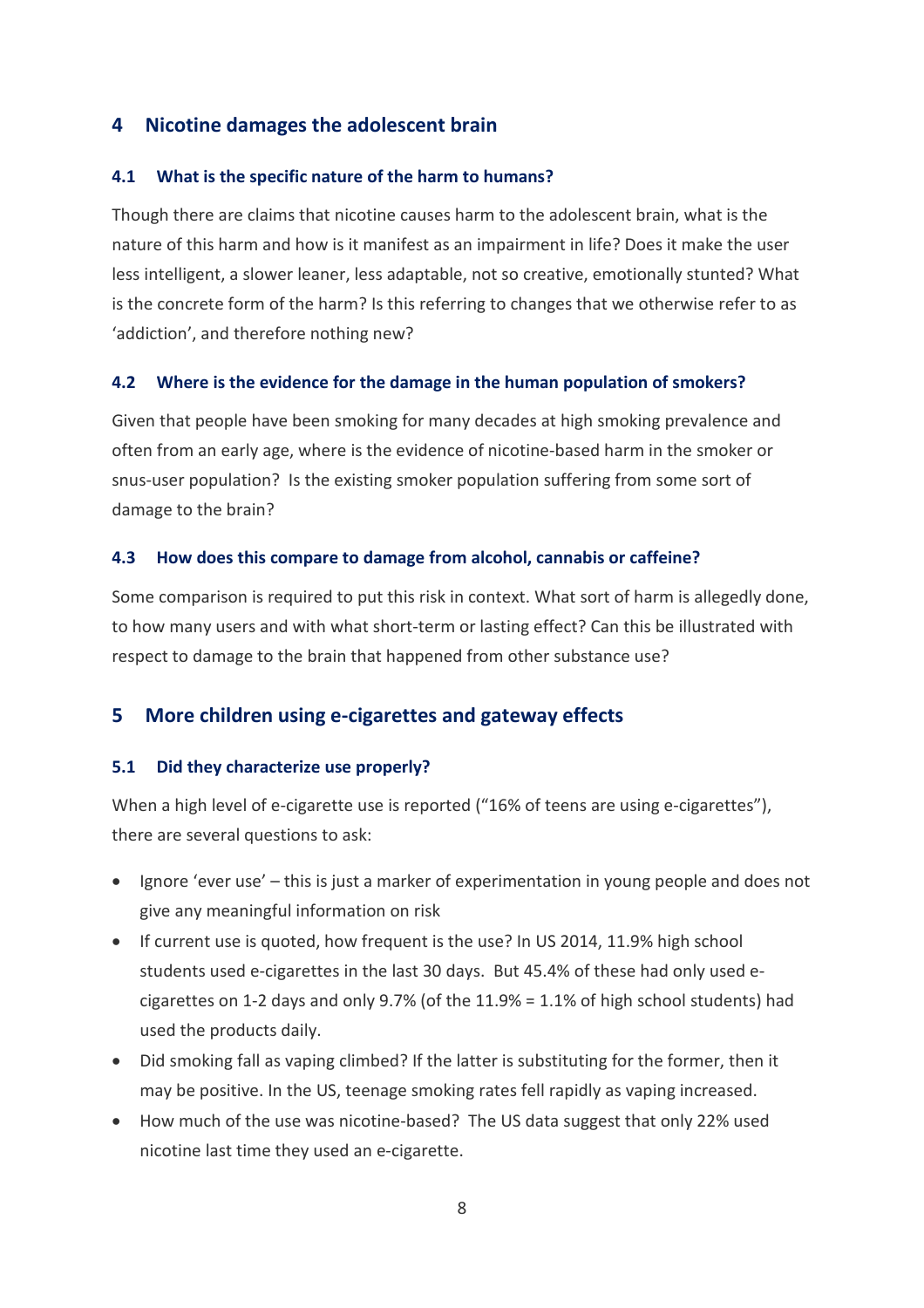## **5.2 Could the rising use of e-cigarettes be a good thing?**

Have the authors discussed whether e-cigarettes are displacing smoking, helping adolescents to quit smoking and, even in never-smokers, could it be an alternative to ever starting smoking? In other words, have the authors discounted the idea that the gateway is an 'exit' without justification? Does the population data show trends consistent with an exit or entry?

## **5.3 High level of smoking associated with vaping?**

A study finds a pronounced *association* between two behaviors, A (e.g. vaping) and B (e.g. smoking) – for example the odds ratio. Four mechanisms are possible to explain what's happening:

- 1. A causes B: you've found a 'gateway effect'.
- 2. B causes A: this is what you would see if young smokers were keen to try vaping to quit or reduce their dependence on smoking. The e-cigarette use only happens because they were smoking. – this is known as 'reverse causation'.
- 3. C (a third factor or set of factors) causes *both* A and B: maybe the same things that incline adolescents to smoke also incline them to vape (e.g. parental smoking, rebellious nature), what is sometimes called 'shared liability'. More generally, this effect is known as 'confounding'.
- 4. Randomness the sample doesn't represent the population.

Note that 2 and 3 are health-positive explanations for the behavior.

#### **5.4 Have they defined a gateway effect?**

Have the authors hinted at a gateway effect without explaining what they mean? Here's one possible articulation:

A harmful gateway from vaping to smoking arises if: someone who would not have developed a persistent smoking habit in a world without e-cigarettes, uses ecigarettes and *as a result of this e-cigarette use* they develop a persistent smoking habit.

If this was happening it would be hard to detect because you need to know what would have happened in the absence of e-cigarettes - few researchers making this claim address this difficult issue satisfactorily.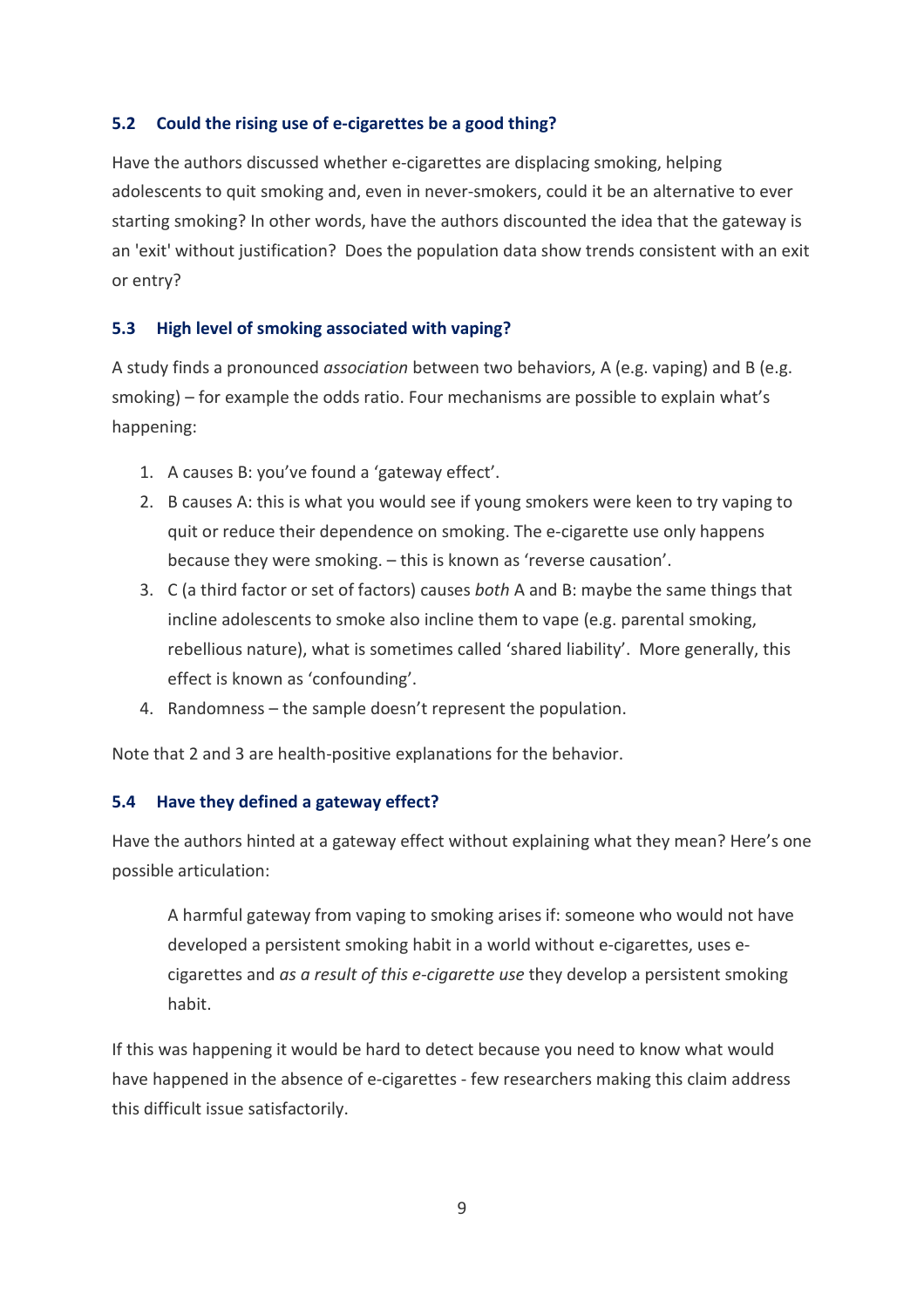#### **5.5 Are they assuming prior behavior caused the later behavior?**

Have the authors assumed that the *order* in which adolescents first try smoking and vaping matters in establishing a gateway effect? It doesn't matter at all. What matters is if vaping *causes* smoking to develop into a persistent habit, when it otherwise would not have done. If someone vapes before smoking, you would need to know what they would have done in a world without e-cigarettes: they may well have smoked anyway, which is likely if there is 'shared liability'.

## **6 E-cigarettes keep people smoking and reduce quit rates**

#### **6.1 Has vaping been wrongly conceptualized as though it is a medical intervention?**

When a study claims to show reduced smoking cessation among vapers, the key questions are:

- **What behavior was examined?** Were the e-cigarette users observed trying to quit smoking? If not, then it is wrong to characterize the results as smoking cessation 'efficacy'.
- **Confounding?** Did those using e-cigarettes have the same characteristics as the overall sample? Or could they have been more highly dependent, less motivated etc? Had they already failed at quitting some other way?
- **Reverse causality?** If e-cigarette use is higher in smokers than in recent ex-smokers is that due to the smokers' preferences or the e-cigarettes?
- **Outcome measures?** Were the outcome measures limited to "quit smoking" but did not include "cut down substantially" as a benefit?

#### **6.2 Has the importance of product's consumer appeal been recognized?**

Are e-cigarettes reaching a section of the smoking population who would not otherwise try to quit, even if the quit rate is lower than in (say) Stop Smoking Clinics? A powerful medical aid that no-one wishes to use may be less effective at population level than one that is popular.

#### **6.3 Was "dual use" described as problematic?**

High levels of "dual use" (smoking and vaping continuing together) is not a problem unless the authors can show the dual users would otherwise have quit (which they no-one has done so far). It is inevitable that many people will use both, at least for a while - unless we had a 'magic bullet' that worked instantly and for everyone. Benefits still accrue to dual users: these include likely reduced toxic exposure and increased likelihood of eventual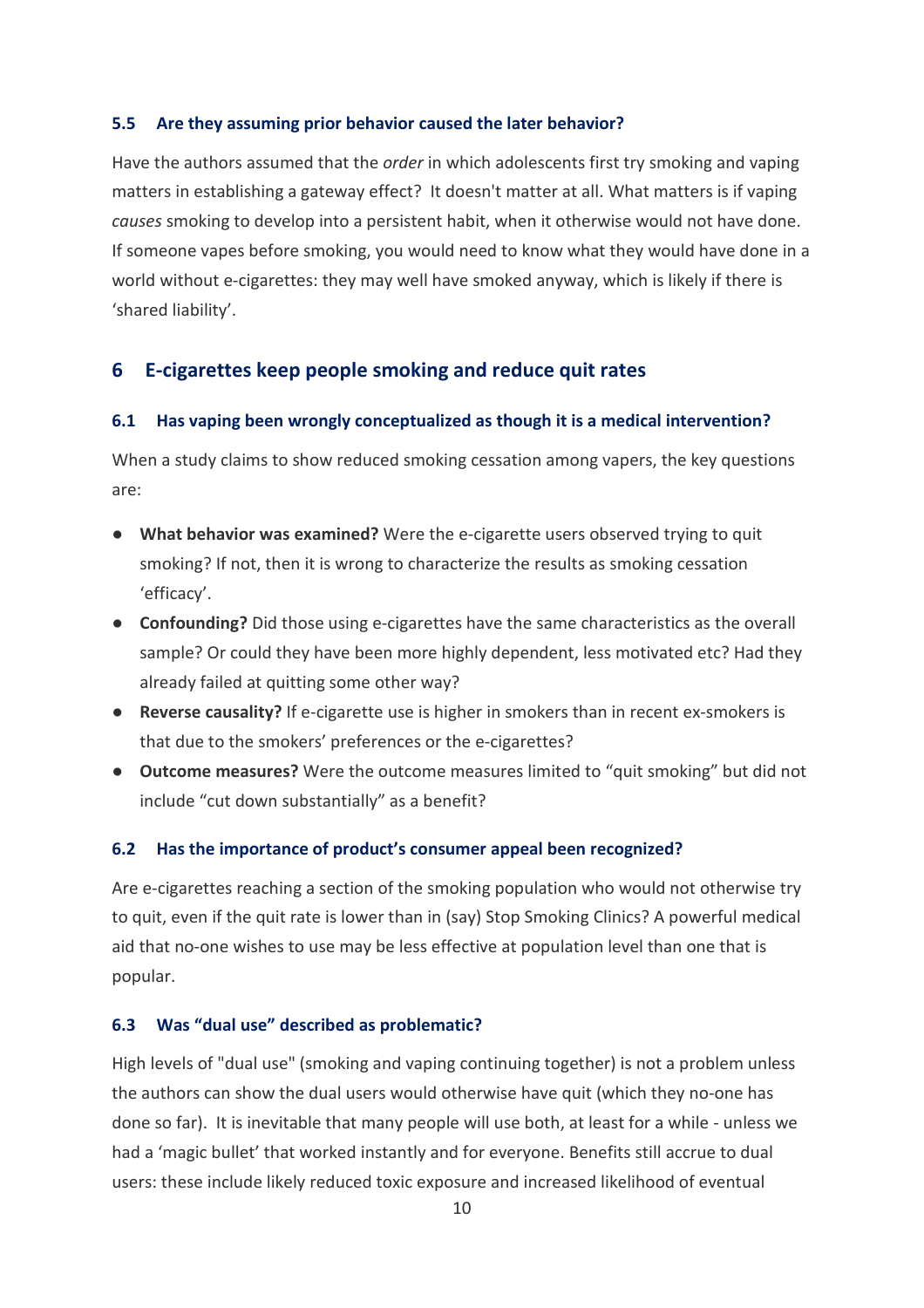quitting. Note that most people going through smoking cessation as dual users [\(approx](http://www.treatobacco.net/en/page_148.php)  [93%\)](http://www.treatobacco.net/en/page_148.php) - even if that means quitting completely, relapsing, trying again and repeating this cycle.

#### **6.4 Did they claim there are no benefits to cutting down?**

Studies that measure cutting down but without there being an alternative source of nicotine are unreliable proxies for the impact of cutting down with an alternative source of clean nicotine. Without alternative nicotine, smokers 'compensate' and smoke harder and consume more of the tobacco to maintain their nicotine dose. We do not have that many studies of people who have cut down with a replacement source of nicotine.

#### **6.5 Not enough randomized controlled trials (RCTs)?**

RCTs are often spoken of with reverence as the 'gold standard' of evidence - and in many situations they are. But they work best for simple interventions (like taking a prescription drug, using a certain teaching method, changing the wording on a tax demand) where one thing can be held constant and its impact measured. With vaping, there are multiple moving parts:

- What if more people want to use e-cigs? Hypothetically if 70% of smokers would be willing to try vaping and only 15% use a medical inhaler, an RCT that randomizes subjects equally to each will miss important information.
- What if, in real life, a user's purpose evolves? They start using it for convenience but it evolves to replacement of smoking and quitting?
- How to account for learning and improving technique which may be due to many uncontrolled external factors?
- What if people evolve through different products as they gain experience, and the products themselves evolve?

It's possible to design RCTs to address some or all of these issues individually, but hard to do them all together. Observational surveys, cohort studies, case studies and testimonials all add value to the evidence base, while the limits of RCTs should be acknowledged.

#### **7 Flavors and e-cigarette marketing aimed at children**

#### **7.1 Do they assume it is just obvious that childish names appeal to kids?**

Have the authors just *assumed and asserted* that something with possibly childish characteristics (e.g. 'bubblegum' as a flavor name) will appeal to adolescents and that this has been done deliberately with that intention? Is there any data at all to support the claim?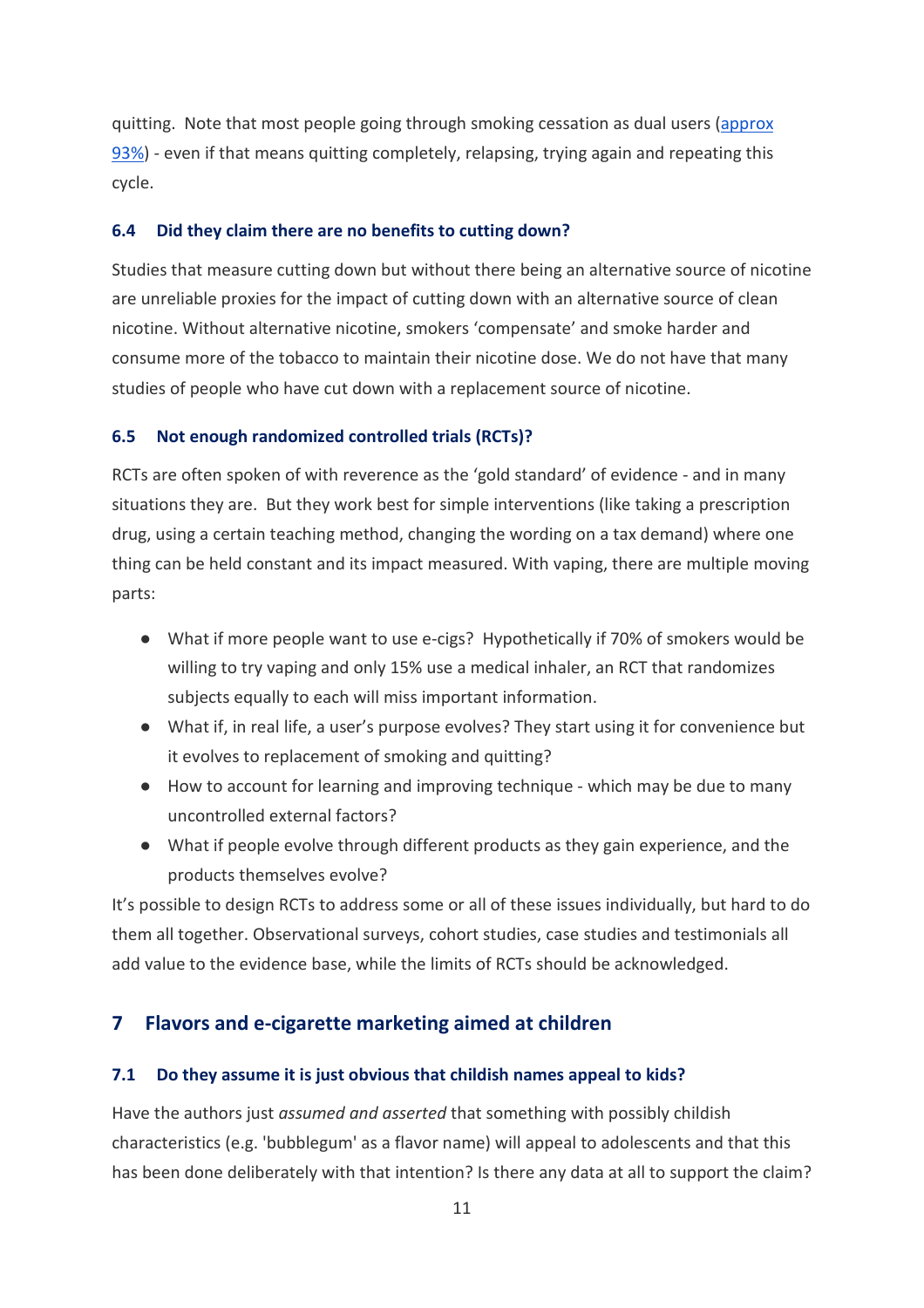#### **7.2 Why would adolescents try to emphasize their childishness?**

Have they considered that adolescents may prefer to emulate adult behaviors? (one study showed negligible interest in flavors in general, but to the extent there was interest the (non-significant) preference was for Tobacco Classic and Single Malt Scotch.

#### **7.3 Have preference for particular flavors been misrepresented as a cause of vaping?**

Once someone decides to vape, they need to choose a flavor (almost all vaping products are flavored with something) but it does not mean this preference caused them to vape to start with. How did the authors interpret the preferences for flavors and did they draw conclusions about flavors attracting adolescents to vaping from studies of?

#### **7.4 Could it be a benefit that some flavors are attractive to adolescents?**

Even if flavors did, in fact, encourage young people to vape, would this necessarily a bad thing? We know almost all vaping occurs among smokers or would-be smokers because there are common risk factors for both. If the appeal of vaping is to *young smokers*, is a flavor or flavor descriptor something that could persuade them to switch, and so a potential benefit?

#### **7.5 Who is young?**

Do the authors routinely refer to the more evocative term 'children', when the mean 'adolescents'? Are the authors misinterpreting marketing that is aimed at 25-30-year-old smokers, or aimed at adults who want a retro feel, irony or nostalgia? Many adults enjoy sweet 'candy' flavors and many like non-tobacco flavors to migrate away from the tobacco experience. Flavors may be important in denormalizing tobacco?

#### **7.6 Is an e-cig ad an anti-smoking ad?**

Is the practical effect of e-cigarette marketing a form of anti-smoking advertising, and potentially beneficial? It is advertising an alternative product to cigarettes, and an alternative lifestyle to smokers, but involving similar behaviors.

## **8 Citing uncertainty and appeal to the 'precautionary approach'**

#### **8.1 Have they understood what is known?**

When researchers or activists say 'we don't know enough' do they know what is known and can they summarize that? Have they read the main evidence reviews? Or are they revealing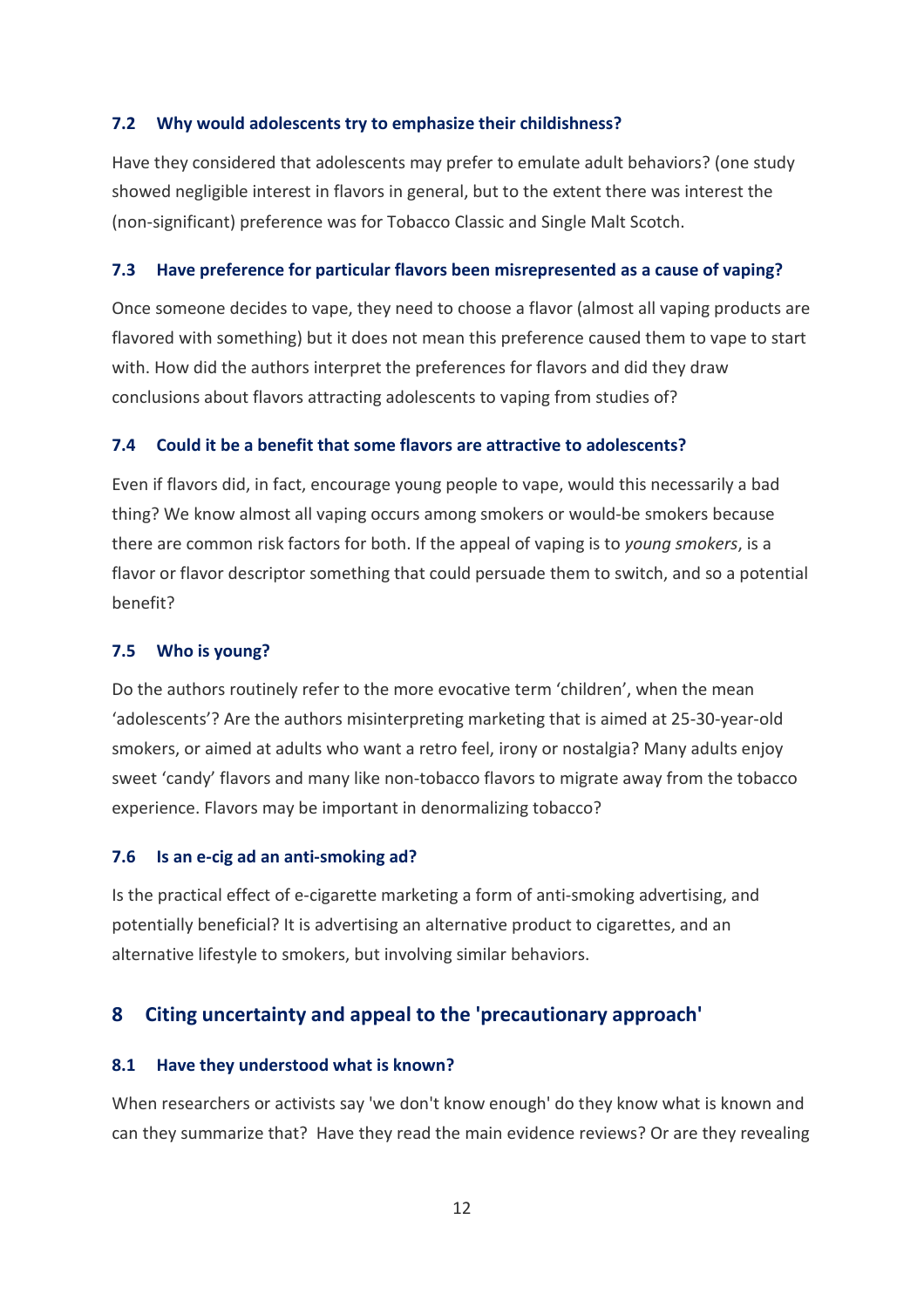the are unwilling to engage with or accept what is known? Are there better experts to consult than people who claim not to know anything or that nothing is known?

#### **8.2 Are they asking the impossible?**

We obviously can't travel 50 years into the future and measure health effects of vaping several decades hence, and demands for that knowledge are disingenuous and impossible for *any* new product. We should use the information we do have to make best judgments of risks (e.g. data on chemistry of vapor, short term health impacts) and set these against the certain knowledge we have about the very pronounced risks of smoking. Isn't all policymaking a matter of making good judgements in the face of uncertainty - based on what is known, rather than paralysis by what is not known? On the other hand, is demanding certainty may be an activist tactic to raise impossible evidential hurdles? We still see activists claiming that it is unclear whether snus has had beneficial effect in Sweden, even though this is known beyond all reasonable doubt.

#### **8.3 Do they realize that 'precautionary approach can do harm to health?**

Don't trust anyone invoking the precautionary approach to justify onerous regulation of these products on the basis of incomplete evidence. That is because these products may have significant *health benefits* to smokers, and these benefits may be denied if the products are prohibited, access to them obstructed or undue caution applied on a 'precautionary basis'. This sort of precautionary action can be *reckless caution*. The Royal College of Physicians describes it as follows *[\(Nicotine with](https://www.rcplondon.ac.uk/projects/outputs/nicotine-without-smoke-tobacco-harm-reduction-0)out smoke: Section 12.10 page 187)*:

*A risk-averse, precautionary approach to e-cigarette regulation can be proposed as a means of minimising the risk of avoidable harm, eg exposure to toxins in e-cigarette vapour, renormalisation, gateway progression to smoking, or other real or potential risks. However, if this approach also makes e-cigarettes less easily accessible, less palatable or acceptable, more expensive, less consumer friendly or pharmacologically less effective, or inhibits innovation and development of new and improved products, then it causes harm by perpetuating smoking. Getting this balance right is difficult.* 

#### **9 Tobacco industry involvement implies inevitable harm**

#### **9.1 Is the malign influence of tobacco companies assumed or demonstrated?**

Sometimes the tobacco industry involvement is evoked as a form of proof that whatever they are involved in must be bad for health and society. Likewise, the assumption that if the tobacco industry is opposed to it, then it must be good for health and society (the so-called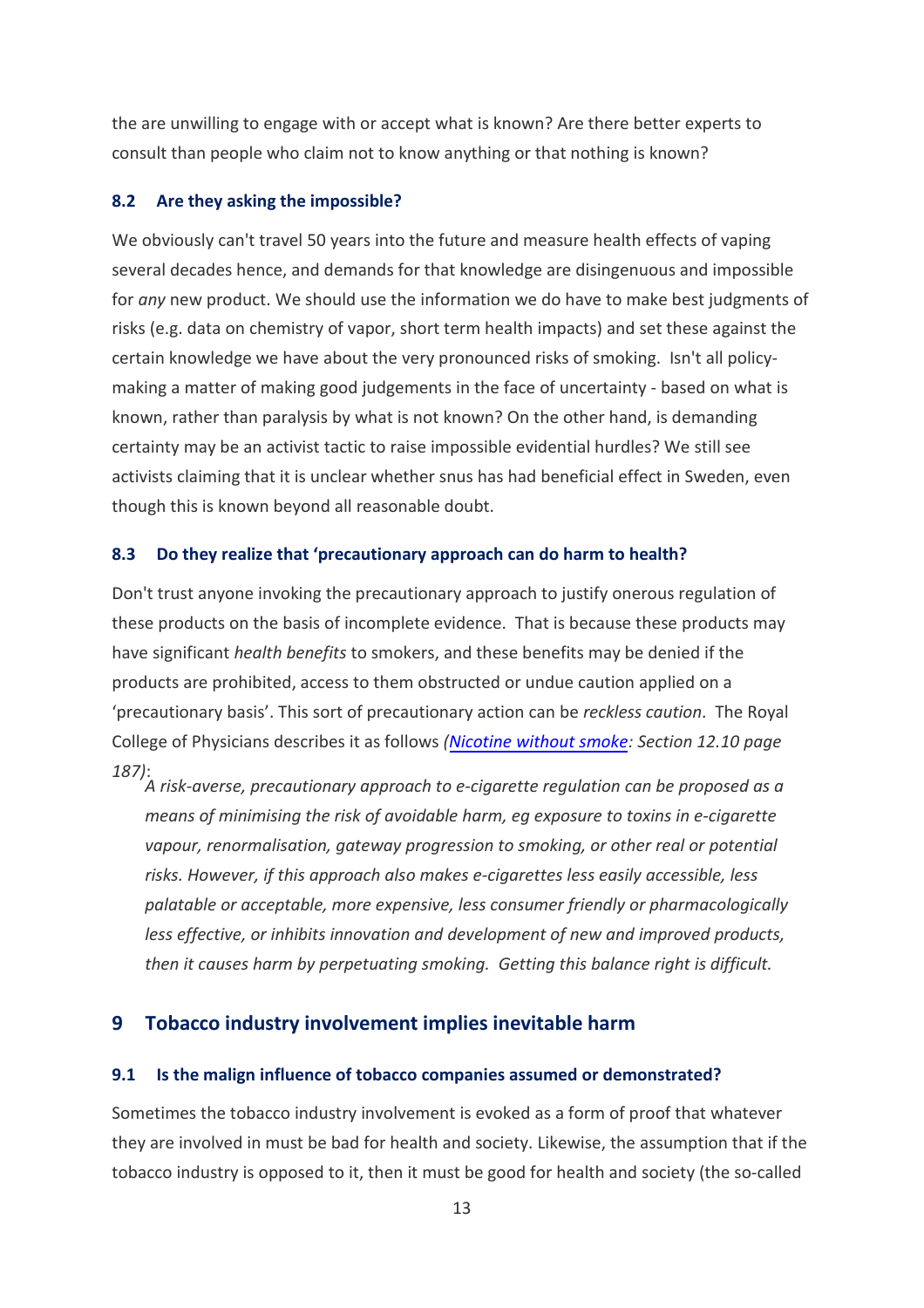'scream test'). However, the past is not always a reliable guide to the future and there is a danger that this approaches crudely and uncritically denies the possibility of shifts in the tobacco industry business model that may be beneficial for health and society, as well as for them. This is at least a *plausible possibility* for the move into vaping products. Have the authors assumed the involvement of the tobacco industry is necessarily and inevitably bad for health, without showing how harms would arise? Are they damning a product category just by association?

#### **9.2 Is there over-reliance on decades old statements, documents or behaviors?**

If the authors are drawing on historical statements or behaviors of the tobacco industry, how relevant are these now and is there anything to suggest they still apply? The historic behavior of these companies has been disgraceful and a reason for distrust and caution, but it cannot be assumed without evidence that the same behaviors persist through several decades, or on different issues.

#### **9.3 Is there a proper understanding of how the nicotine market works?**

When predatory or other malign behavior is alleged, do the authors base this on a realistic understanding of how markets, competition and consumer choice works, what drives tobacco company behavior and what incentives they have? For example, the tobacco companies compete in the e-cigarette market not to protect their cigarette business, but to gain or defend market share from other e-cigarette providers or to win market share from other cigarette vendors. Do the authors realize how consumer preferences and competition do not allow tobacco companies to dictate what consumers will buy and which technologies will succeed?

#### **9.4 Are the authors concerned about the right things?**

Have the authors understood how regulation benefits the tobacco industry, harms independent competitors, and defends incumbents against disruptive entrants? Have the authors reflected on whether their own policy preferences may protect the cigarette trade and gift the e-cigarette trade to tobacco companies?

### **10 Policy recommendations in a scientific paper**

#### **10.1 Do policy recommendations go beyond what their research justifies?**

It is common to see policy recommendations included in the conclusions of a data paper that is narrow in scope. But policies require many different factors to be considered, usually